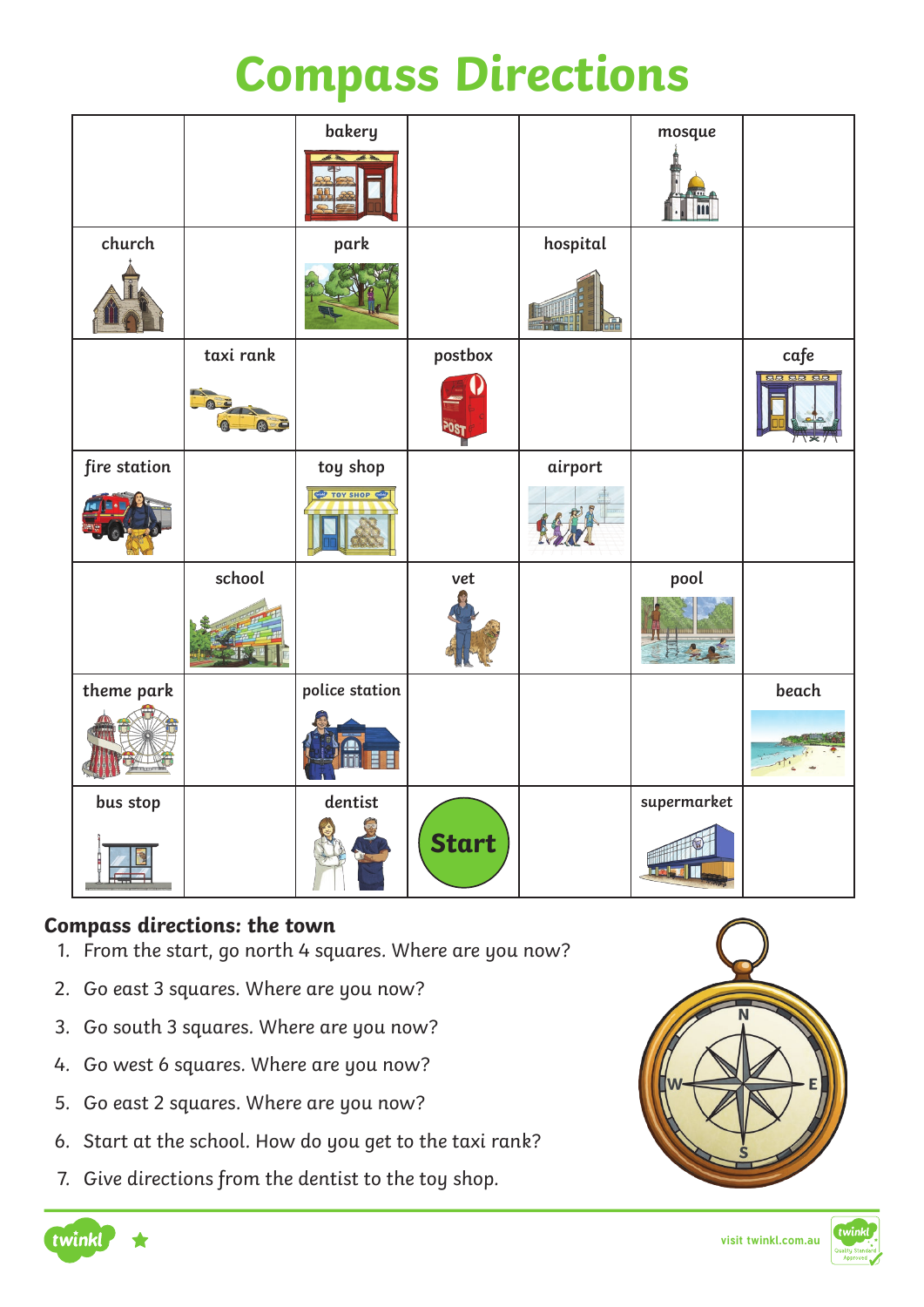## **Compass Directions**

|              |           | bakery         |              |          | mosque           |          |
|--------------|-----------|----------------|--------------|----------|------------------|----------|
|              |           |                |              |          |                  |          |
| church       |           | park           |              | hospital |                  |          |
|              |           |                |              |          |                  |          |
|              | taxi rank |                | postbox      |          |                  | cafe     |
|              | 05        |                |              |          |                  | as as as |
| fire station |           | toy shop       |              | airport  |                  |          |
|              |           | TOY SHOP       |              |          |                  |          |
|              | school    |                | vet          |          | pool             |          |
|              |           |                |              |          |                  |          |
| theme park   |           | police station |              |          |                  | beach    |
|              |           | Ħ              |              |          |                  |          |
| bus stop     |           | dentist        |              |          | supermarket      |          |
|              |           |                | <b>Start</b> |          | #11<br>skalegi I |          |

#### **Compass directions: the town**

- 1. From the start , go north 4 squares. Where are you now?
- 2. Go north-east 1 square. Where are you now?
- 3. Go south 2 squares. Where are you now?
- 4. Go west 4 squares. Where are you now?
- 5. Go south-east 2 squares. Where are you now?
- 6. Start at the school. How do you get to the theme park?
- 7. Direct someone from the theme park to the hospital.
- 8. Write directions from somewhere on the map to another place.





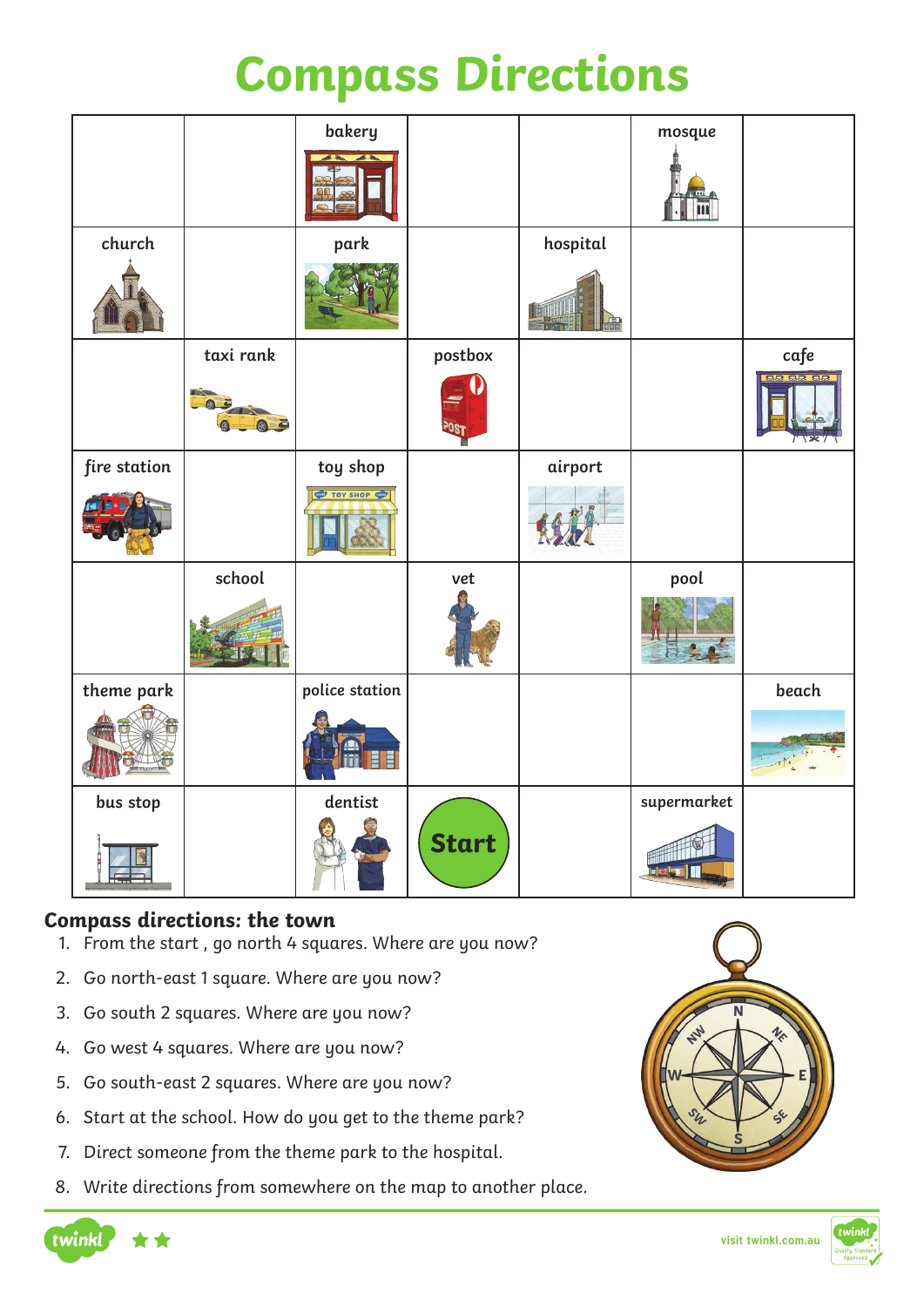## **Compass Directions**

|              |            | bakery         |              |          | mosque      |                 |
|--------------|------------|----------------|--------------|----------|-------------|-----------------|
| church       |            | park           |              | hospital |             |                 |
|              |            |                |              |          |             |                 |
|              | taxi rank  |                | postbox      |          |             | cafe            |
|              | <b>8 3</b> |                |              |          |             | <b>O.B.O.B.</b> |
| fire station |            | toy shop       |              | airport  |             |                 |
|              |            | TOY SHOP       |              |          |             |                 |
|              | school     |                | vet          |          | pool        |                 |
| theme park   |            | police station |              |          |             | beach           |
|              |            | E              |              |          |             |                 |
| bus stop     |            | dentist        |              |          | supermarket |                 |
|              |            |                | <b>Start</b> |          |             |                 |

#### **Compass directions: the town**

- 1. From the start, go north 4 squares and 3 squares east. Where are you now?
- 2. Go south-west 4 squares and west 2 squares. Where are you now?
- 3. Go north-east 1 square and east 1 square. Where are you now?
- 4. Go east 4 squares and north-west 1 square. Where are you now?
- 5. Go north-west 2 squares and north-east 2 squares. Where are you now?
- 6. Start at the vet. How do you get to the church?
- 7. Give directions from the park to the pool.
- 8. Write directions from somewhere on the map to another place.





**visit twinkl.com.au**

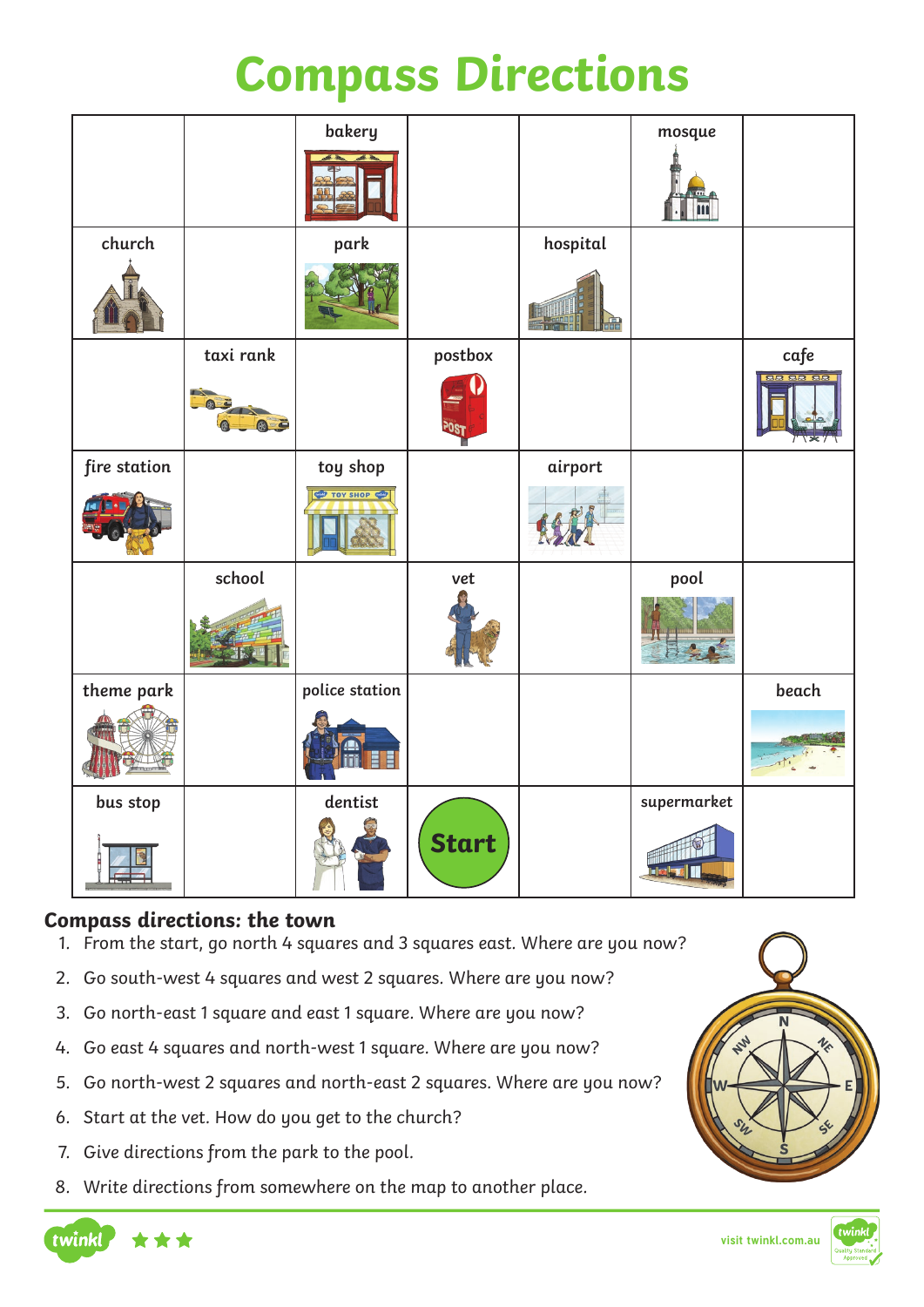# **Compass Directions Answers**

- 1. From the start, go north 4 squares. Where are you now? **postbox**
- 2. Go east 3 squares. Where are you now? **cafe**
- 3. Go south 3 squares. Where are you now? **beach**
- 4. Go west 6 squares. Where are you now? **theme park**
- 5. Go east 2 squares. Where are you now? **police station**
- 6. Start at the school. How do you get to the taxi rank? **Go north 2 squares.**
- 7. Give directions from the dentist to the toy shop. **Go north 3 squares.**



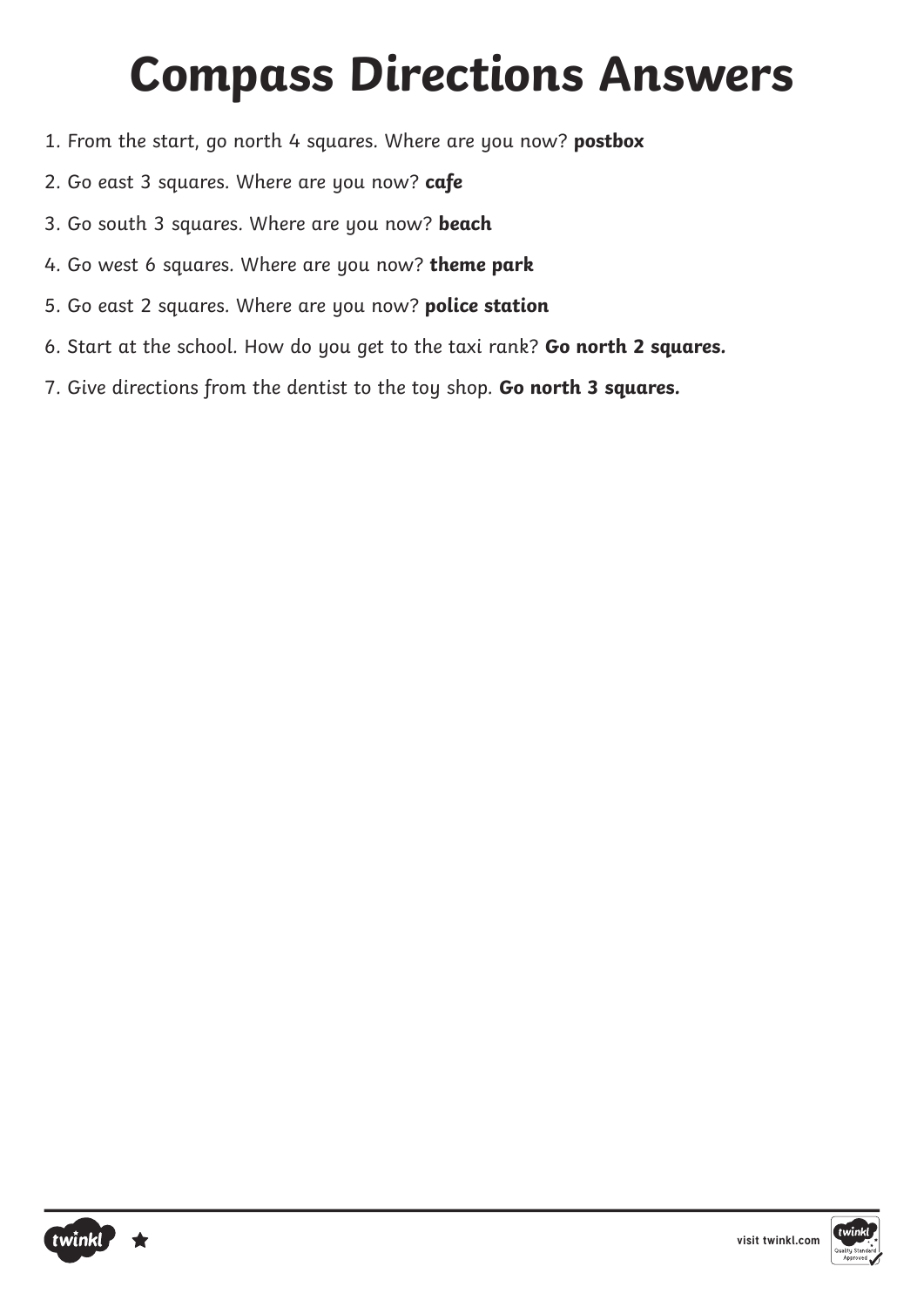# **Compass Directions Answers**

- 1. From the start , go north 4 squares. Where are you now? **postbox**
- 2. Go north-east 1 square. Where are you now? **hospital**
- 3. Go south 2 squares. Where are you now? **airport**
- 4. Go west 4 squares. Where are you now? **fire station**
- 5. Go south-east 2 squares. Where are you now? **police station**

6. Start at the school. How do you get to the theme park? **Pupils' own responses, such as: Go south-west 1 square.**

7. Direct someone from the theme park to the hospital. **Pupils' own responses, such as: Go north-east 4 squares.**

8. Write directions from somewhere on the map to another place **Pupils' own responses, such as: Start at the dentist and go north-east 4 squares to the cafe.**